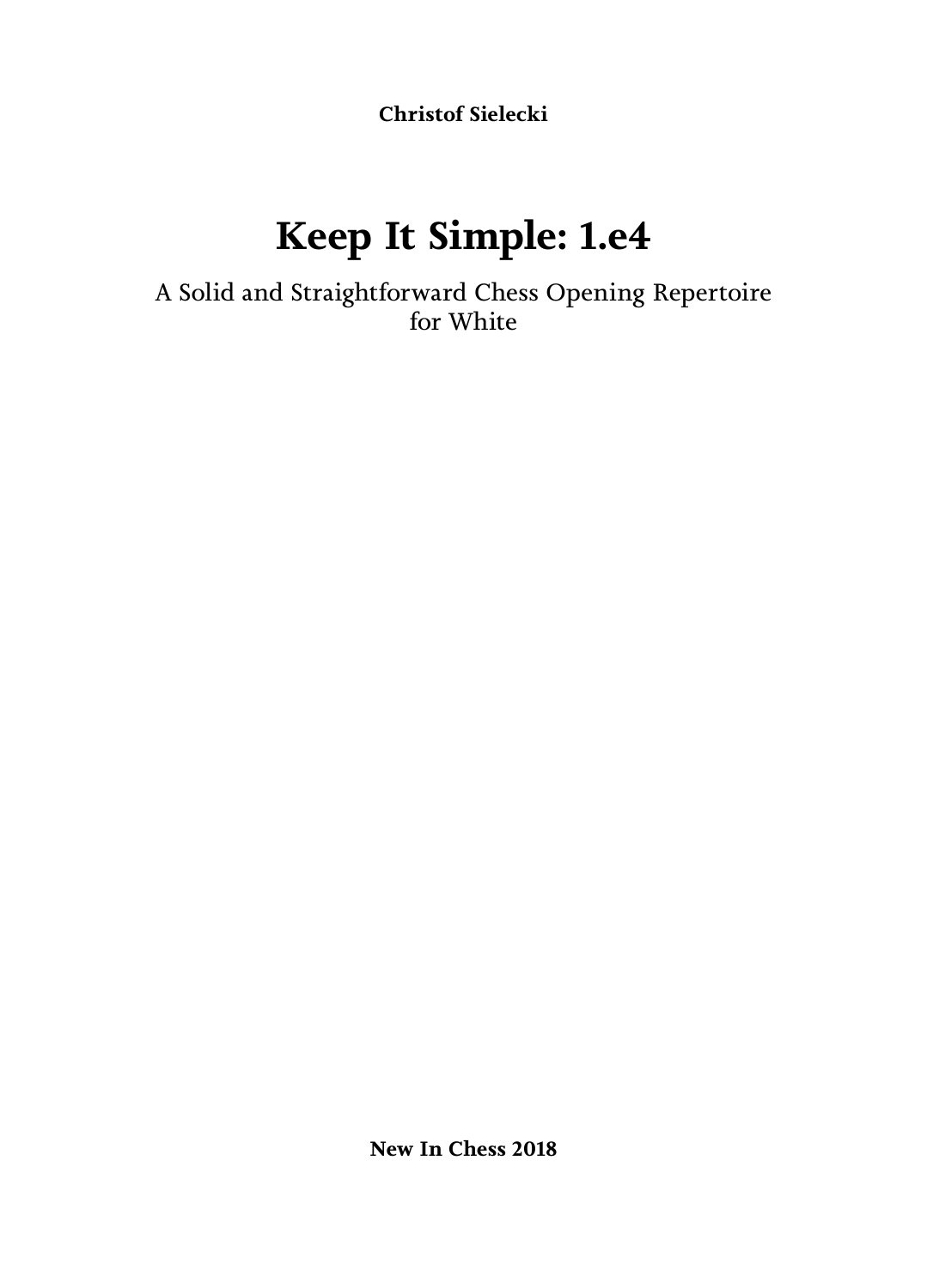## **Contents**

| Part I                                                                                       | Open Games: 1.e4 e5                                          |
|----------------------------------------------------------------------------------------------|--------------------------------------------------------------|
|                                                                                              |                                                              |
| <b>Chapter 1</b>                                                                             |                                                              |
| <b>Chapter 2</b>                                                                             | Philidor's Defence: 2. 行3 d6  16                             |
| <b>Chapter 3</b>                                                                             |                                                              |
| <b>Chapter 4</b>                                                                             | Three Knights Game: 2. 43 4c6 3. 4c328                       |
| <b>Chapter 5</b>                                                                             | Scotch Four Knights: 2. f3 公c6 3. 公c3 公f6 4. d4. 33          |
| <b>Chapter 6</b>                                                                             |                                                              |
| <b>Chapter 7</b>                                                                             |                                                              |
| <b>Chapter 8</b>                                                                             | 5 \$b4 6.2xc6 bxc6 7. \$d3 d5 8.exd5 cxd5 9.0-0 0-0 10.h3 53 |
|                                                                                              |                                                              |
|                                                                                              |                                                              |
| Part II                                                                                      | Sicilian Defence: 1.e4 c5                                    |
|                                                                                              |                                                              |
| <b>Chapter 9</b>                                                                             | Rossolimo Variation: 2. 463 4c6 3. \$b5, sidelines 85        |
| <b>Chapter 10</b>                                                                            |                                                              |
| <b>Chapter 11</b>                                                                            |                                                              |
| <b>Chapter 12</b>                                                                            |                                                              |
| <b>Chapter 13</b>                                                                            | Moscow Variation: 2. 46 3. 46 3. 4b5+ 4d7109                 |
| <b>Chapter 14</b>                                                                            | Moscow Variation with 3 âd7 113                              |
| <b>Chapter 15</b>                                                                            |                                                              |
| <b>Chapter 16</b>                                                                            |                                                              |
|                                                                                              |                                                              |
|                                                                                              |                                                              |
|                                                                                              |                                                              |
|                                                                                              |                                                              |
|                                                                                              |                                                              |
|                                                                                              |                                                              |
|                                                                                              |                                                              |
|                                                                                              |                                                              |
| Part III<br><b>Chapter 17</b><br><b>Chapter 18</b><br><b>Chapter 19</b><br><b>Chapter 20</b> | Caro-Kann Defence: 1.e4 c6                                   |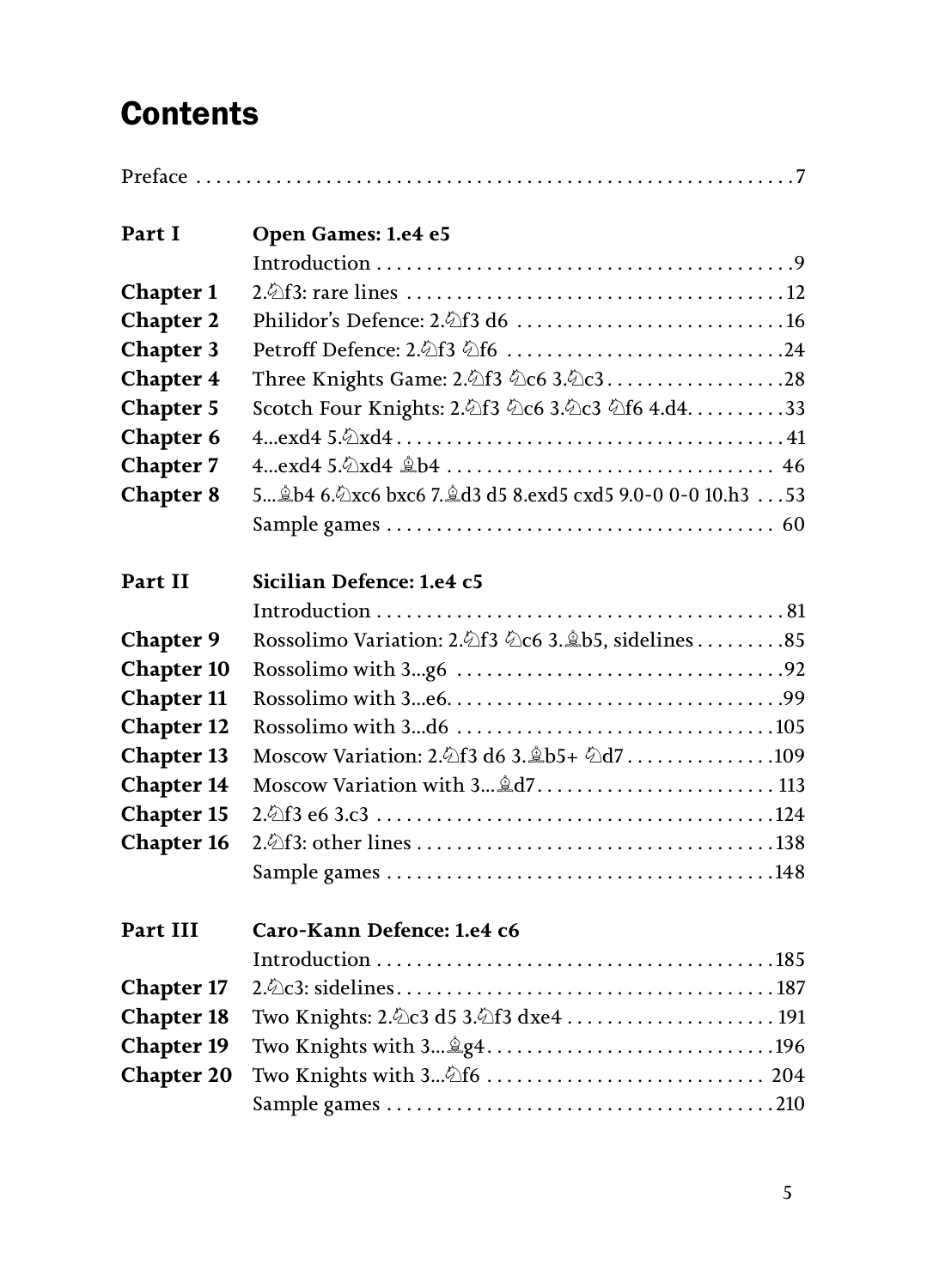| Part IV           | French Defence: 1.e4 e6                                          |  |
|-------------------|------------------------------------------------------------------|--|
|                   |                                                                  |  |
| <b>Chapter 21</b> | Exchange Variation: 2.d4 d5 3.exd5 exd5 4. f3, rare lines. . 226 |  |
| <b>Chapter 22</b> |                                                                  |  |
| <b>Chapter 23</b> | Exchange Variation with 4 2f6 240                                |  |
| <b>Chapter 24</b> | Exchange Variation with 4 @g4/4 2c6 249                          |  |
|                   |                                                                  |  |
| Part V            | 1.e4: other moves                                                |  |
|                   |                                                                  |  |
| <b>Chapter 25</b> | Pirc Defence: 1d6 2.d4 公f6 3.2c3 g6270                           |  |
| <b>Chapter 26</b> |                                                                  |  |
| <b>Chapter 27</b> |                                                                  |  |
| <b>Chapter 28</b> |                                                                  |  |
| <b>Chapter 29</b> |                                                                  |  |
| <b>Chapter 30</b> |                                                                  |  |
| <b>Chapter 31</b> |                                                                  |  |
| <b>Chapter 32</b> |                                                                  |  |
|                   |                                                                  |  |
|                   |                                                                  |  |
|                   |                                                                  |  |
|                   |                                                                  |  |
|                   |                                                                  |  |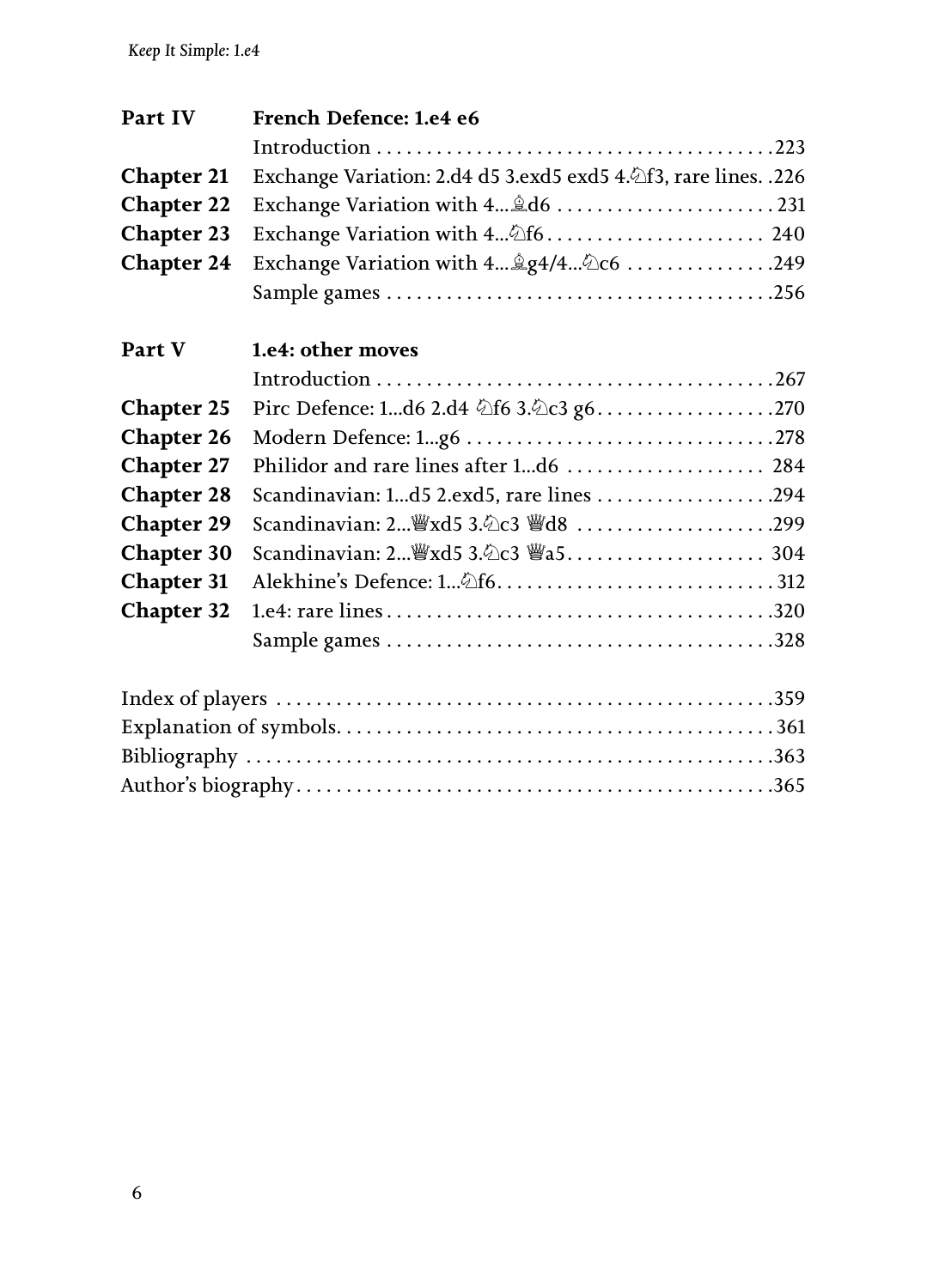## <span id="page-3-0"></span>Preface

Don't you hate it when you are at a chess tournament, right before the first round, and some local important person is going on about all kinds of things? You are eager to start playing, moving the pieces, getting into a struggle over the board – and someone is stopping you! I have to confess that I feel similarly with book prefaces. Usually I just skip them and dive right into the moves of the chapters I am most interested in, hungry for 'real' information – not some chit-chat.

Therefore this won't be a long preface. The main point of it is to tell you the idea behind the 'Keep It Simple' approach. In fact, 'Keep It Simple' has been my motto in chess and in particular as a chess instructor for a while, so writing and naming a book after it is a very logical thing to do.

So what is this repertoire concept all about? Most opening books nowadays have reached enormous complexity, often spanning several volumes, totaling 1000+ pages. This depth of analysis is useful for very strong players, but not so much for amateur players. I felt it must be possible to 'Keep It Simple' instead, being more practical than scientific in the choices. Against the main-line defences White does not get an advantage anyway – for example the drawing percentage in top level correspondence chess speaks for itself.

My main 'KIS' guidelines are:

- The chosen lines are simple to learn
- It must be possible to find your way if you forget your lines
- Choose lines that may not be most critical, but uncomfortable for the opponent.

Compiling the repertoire according to these guidelines has led to a very classical, sound and reliable repertoire. You will get good endgames frequently, or positions with long-term assets like the pair of bishops. You won't get unsound gambits or tricky lines that can be refuted – all lines are playable up to a very high level; in fact most of the repertoire has been played by top players, at least occasionally or in quicker time controls.

The 'KIS' approach is of course applicable to many openings, so why is this a 1.e4 based White repertoire in particular? The reason is mainly my job as a chess teacher. Over the years I met many students or junior players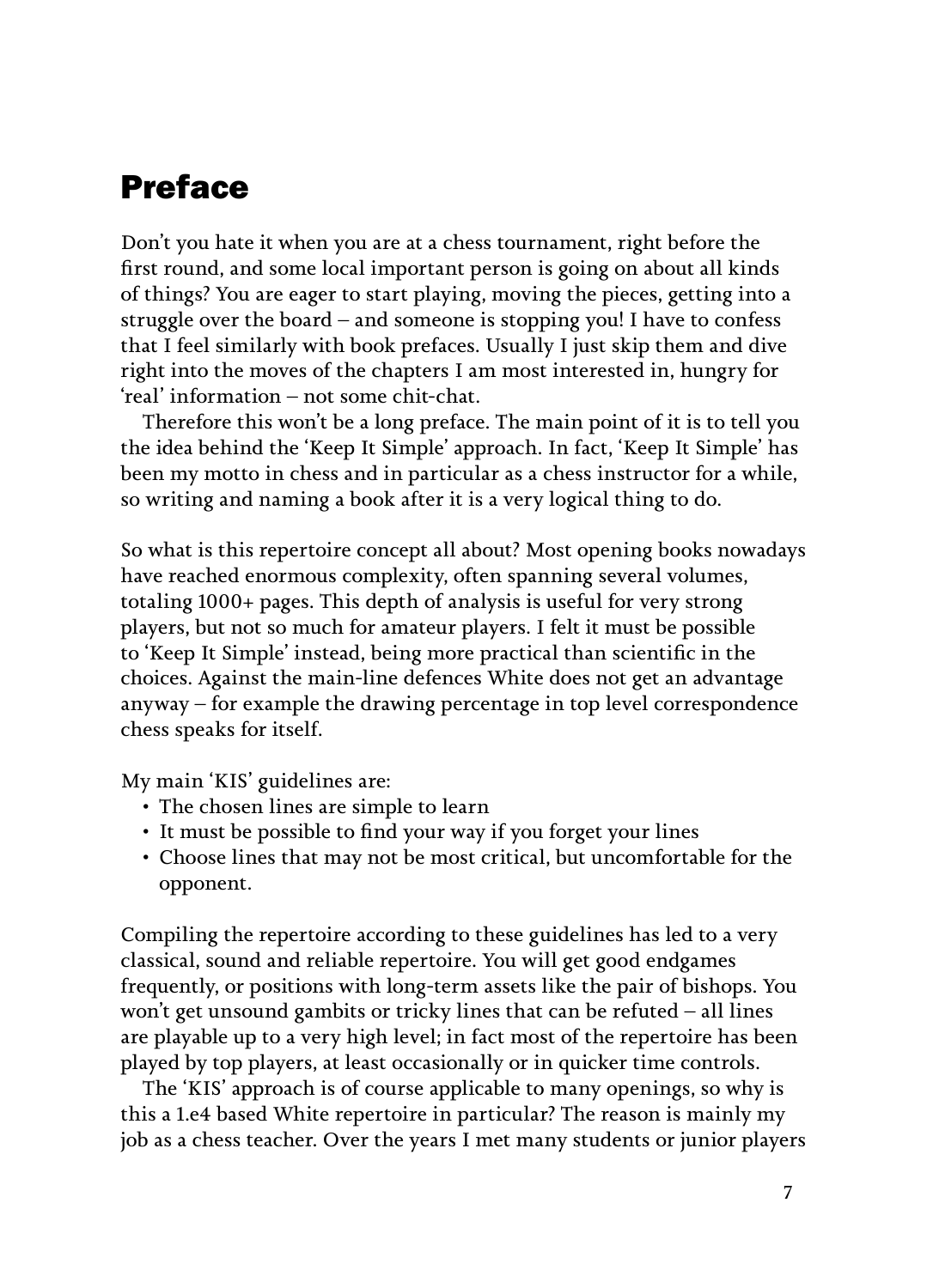that I coached at tournaments – and lots of them play 1.e4, of course. Whenever they asked for general advice or needed a quick preparation session before a game I was less of a help because I've played non-1.e4 openings all my life with white. This book project helped to fix this. While researching for the book I got an excellent general overview on 1.e4 as a whole, trying to find good lines that fitted the 'KIS' approach.

I don't know if you already play 1.e4, or if you try to use this book to add 1.e4 to your opening repertoire. Before this book project I had not played 1.e4 seriously in tournament chess for ages. Since starting with it I have played 1.e4 quite succesfully in all time controls. I feel the 'KIS' approach makes it a bit easier to adopt 1.e4, compared to more complex repertoires.

The final important point I need to mention is that 'Keep It Simple: 1.e4' was developed first as an online, interactive book on the platform www. chessable.com. On the website you can learn the moves based on text and videos. This product was released in March 2018. The paper book you are now reading has the same content, only adjusted to fit the format better. Based on the feedback of Chessable users I have added some lines that were played right after the release or that I simply forgot initially – having hundreds of readers before the paper book goes to print is excellent quality assurance!

The only substantial difference between the Chessable version and this paper book release is the add-on of 30 instructional games for this book, illustrating typical middlegames and ideas for the selected lines.

Somehow I still managed to make this intro too long, despite all my good intentions at the beginning!

So just one more thing. Always remember: 'Keep It Simple for you, make it difficult for your opponents!'

*Christof Sielecki Dinslaken, Germany September 2018*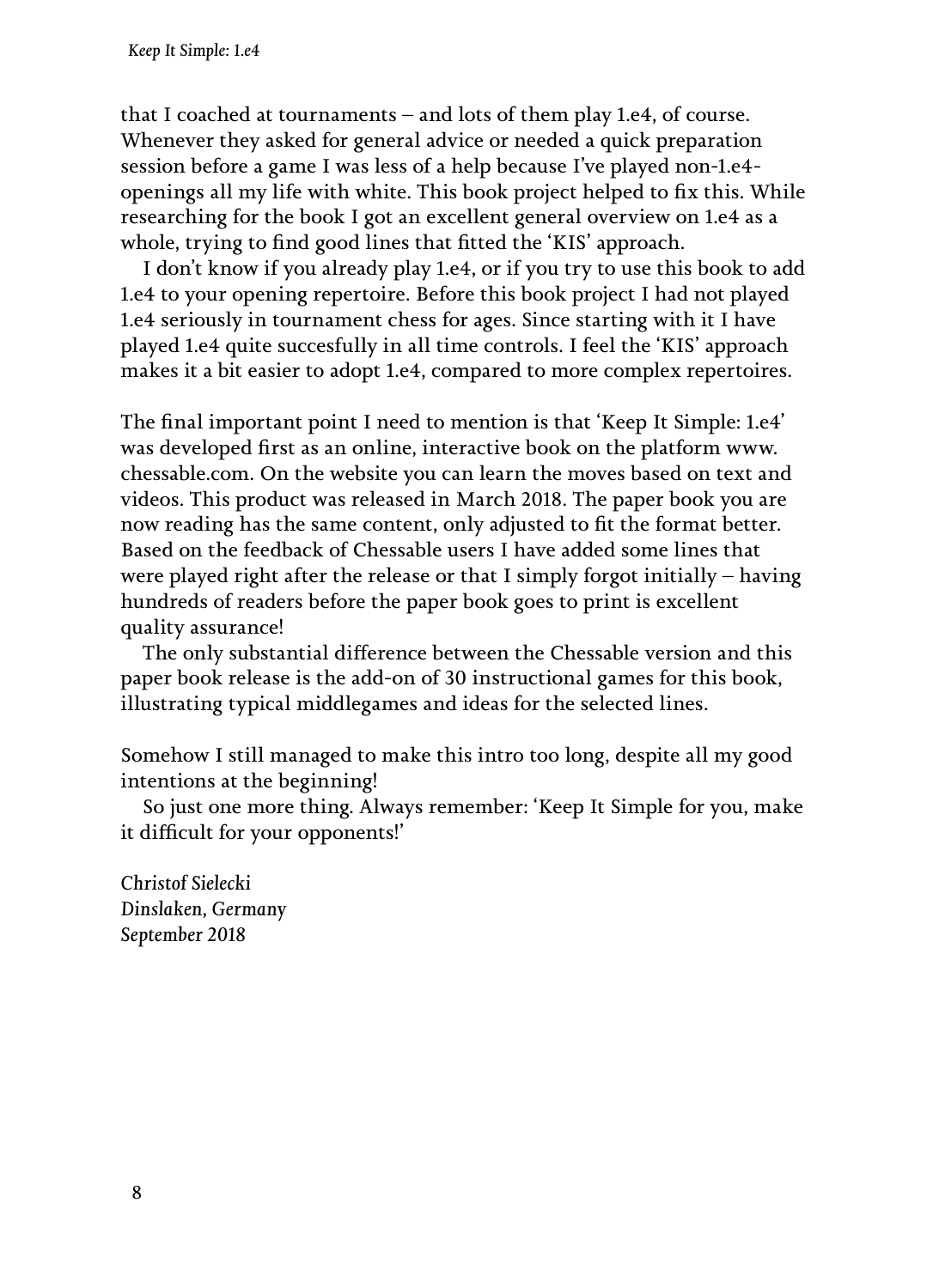## <span id="page-5-0"></span>PART II Sicilian Defence: 1.e4 c5

#### Introduction



The Sicilian Defence is popular on all levels and is Black's most respected reply to 1.e4, on par with the classical 1...e5. The nonsymmetrical nature of the position often leads to a tense, complicated game.

The most principled way to fight the Sicilian is to play the Open Sicilian, basically going 2.♘f3 and 3.d4, almost regardless of Black's second move. The main practical issue with this approach is: Black has a very wide range of subvariations that you need to prepare for and most of them require very precise move-by-move knowledge. One key idea of the 'Keep It Simple' approach is that it should be possible for you to find good moves over the board in case you have forgotten your concrete lines. In the Open Sicilian however there are many lines that are almost impossible to figure out over the board. It can easily happen that one inaccurate move leads to severe trouble. This is the reason why the Open Sicilian is not featured in this book.

Instead I decided to suggest an anti-Sicilian repertoire, based on ♗b5(+) and a delayed c2-c3 (Alapin), depending on Black's 2nd move choice. One practical advantage of this repertoire is that it starts with 2. $\triangle$ f3. That means that once you have mastered the lines presented here you can easily, at a later stage, expand your repertoire with an Open Sicilian against a particular black 2nd move, while still not needing to learn all possible Black systems. For example, you may decide at some point to play 3.d4 against 2...e6. That is an Open Sicilian, but Black cannot play lines like the Najdorf, Dragon or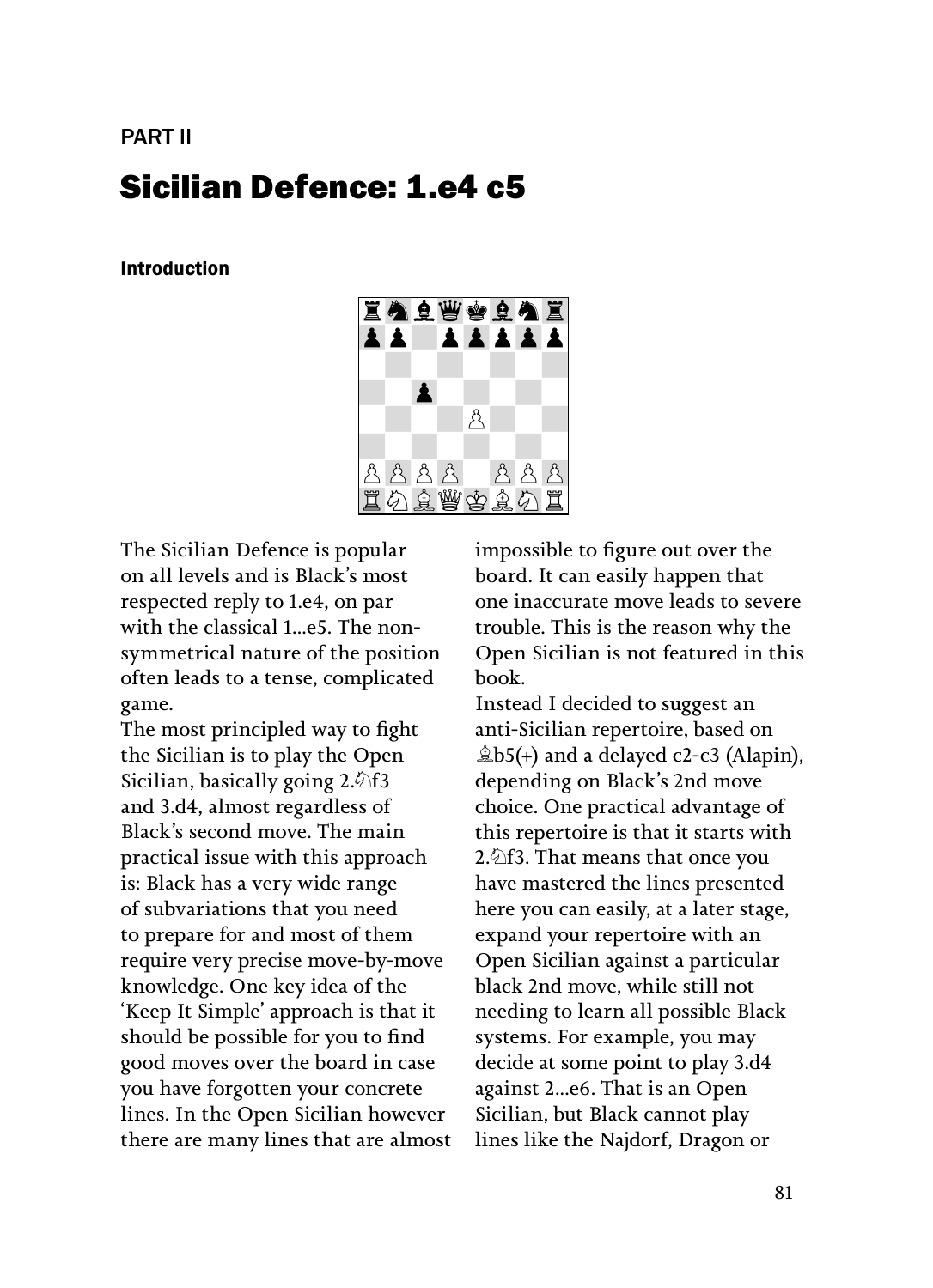Sveshnikov anymore. Most likely you would get a Taimanov, Kan, or Scheveningen. That's far more managable than playing the Open Sicilian all the time. This way the suggested repertoire is easily modifiable – you may use all of it, or replace a particular line with something else later if you so desire. Let's have an overview on the presented lines.

Chapter 9: 2.♘f3 ♘c6 3.♗b5



This is the Rossolimo Variation, our choice against 2...♘c6. Nowadays this is not a sideline anymore, but possibly White's main try for an advantage, which avoids entering the Open Sicilian with 3.d4. At the professional level, the main reason for avoiding the Open Sicilian after 2...♘c6 is the Sveshnikov Variation after 3.d4 cxd4 4.♘xd4 ♘f6 5.♘c3 e5. White struggles to find anything against it, so many Pros have switched to 3.♗b5.

For our purposes the Rossolimo is a very logical choice as it is based on very sound principles, including quick development and good pawn structures. The positions are usually more strategic in nature, and it is possible to find them over the board in case you have forgotten what you looked at before the game. Black has a plethora of options against the Rossolimo. But don't feel too intimidated, as none of them require extremely detailed knowledge to avoid trouble. You will be OK with common-sense moves and you will frequently get good positions using the ideas presented in this repertoire. In the starting position of the Rossolimo Black has tried many different rare moves. We'll have a look at all these minor options in Chapter 9.





This is the most popular reply, and examined in Chapter 10. Black prepares the fianchetto and tries to increase his control over d4 this way. It also emphasizes kingside development more than the other moves. Note that White will castle on move 4, while Black's king will be in the centre for a while. This is not a big issue yet, as the position is closed, but further delaying it might be a cause for later concerns.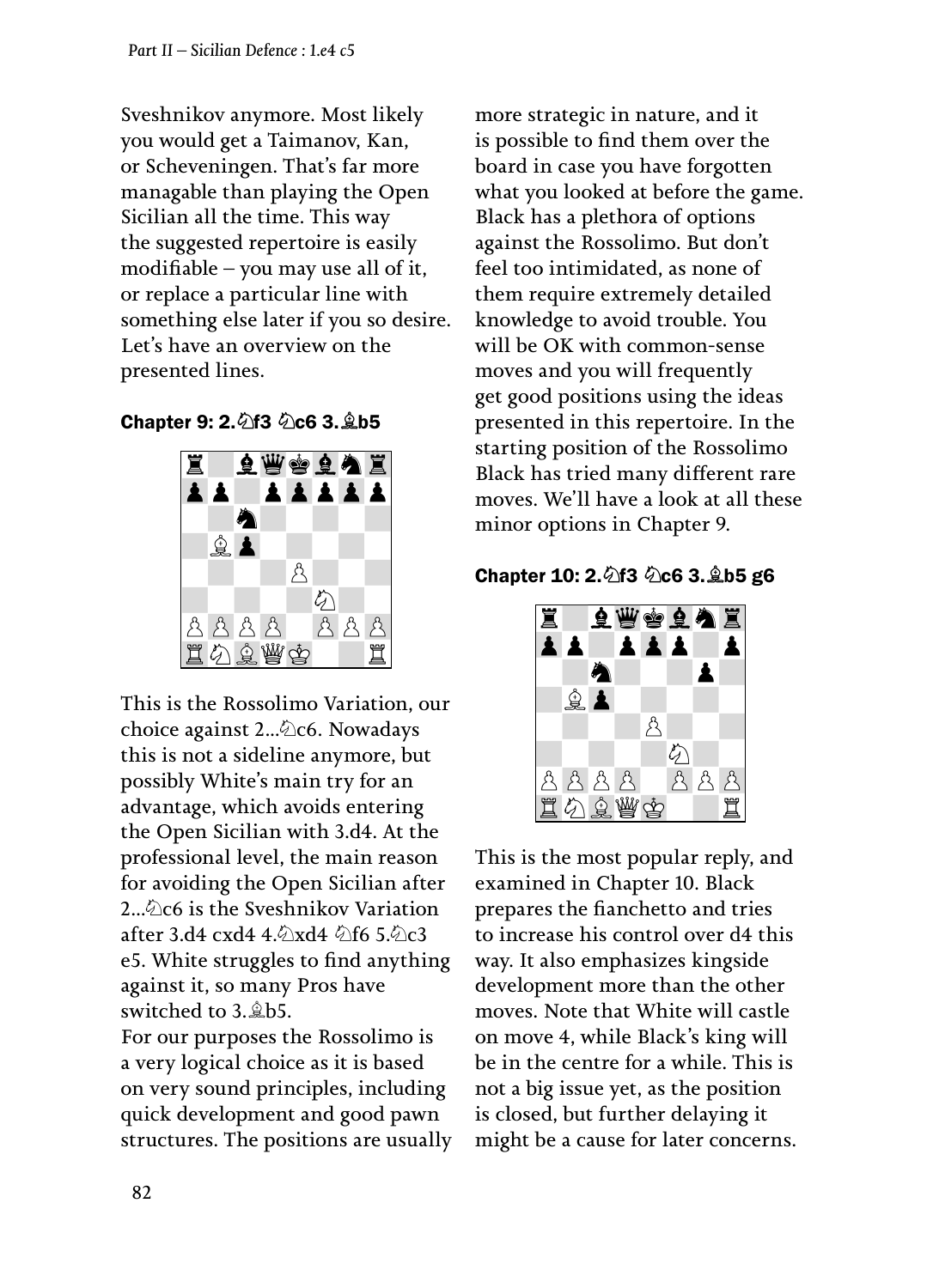Chapter 11: 2.♘f3 ♘c6 3.♗b5 e6



The second most popular move for Black, only surpassed by 3...g6. Black's main idea is to go ...♘ge7, to allow a recapture on c6 with a knight. The other point is to support a later ...d7-d5. This line is discussed in Chapter 11.

Chapter 12: 2.♘f3 ♘c6 3.♗b5 d6



Black intends to play ...♗d7 followed by ...a7-a6 to question the bishop. This plan is quite logical, but at the same time rather slow. I think that White has good prospects to get an edge against it. It is important to note that we might also get this position via 2... d6 3 ♗b5+ ♘c6. Please refer to Chapter 12 for this line.

#### Chapter 13: 2.♘f3 d6 3.♗b5+ ♗d7



3.♗b5+ is called 'Moscow Variation'. I briefly tried to find out why this name is used, but came up empty. This line always had a somewhat lame reputation, but this has changed lately. As White got more and more frustrated with battling the Najdorf, this move gained more popularity and is now used regularly by almost all elite players, including World Champion Magnus Carlsen. 3...♗d7 is the most solid reply for Black as it does not clog up his development that much. We will trade on d7 and later set up a Maroczy Bind in most cases. The Moscow with 3...♗d7 is the subject of Chapter 13.

#### Chapter 14: 2.♘f3 d6 3.♗b5+ ♘d7

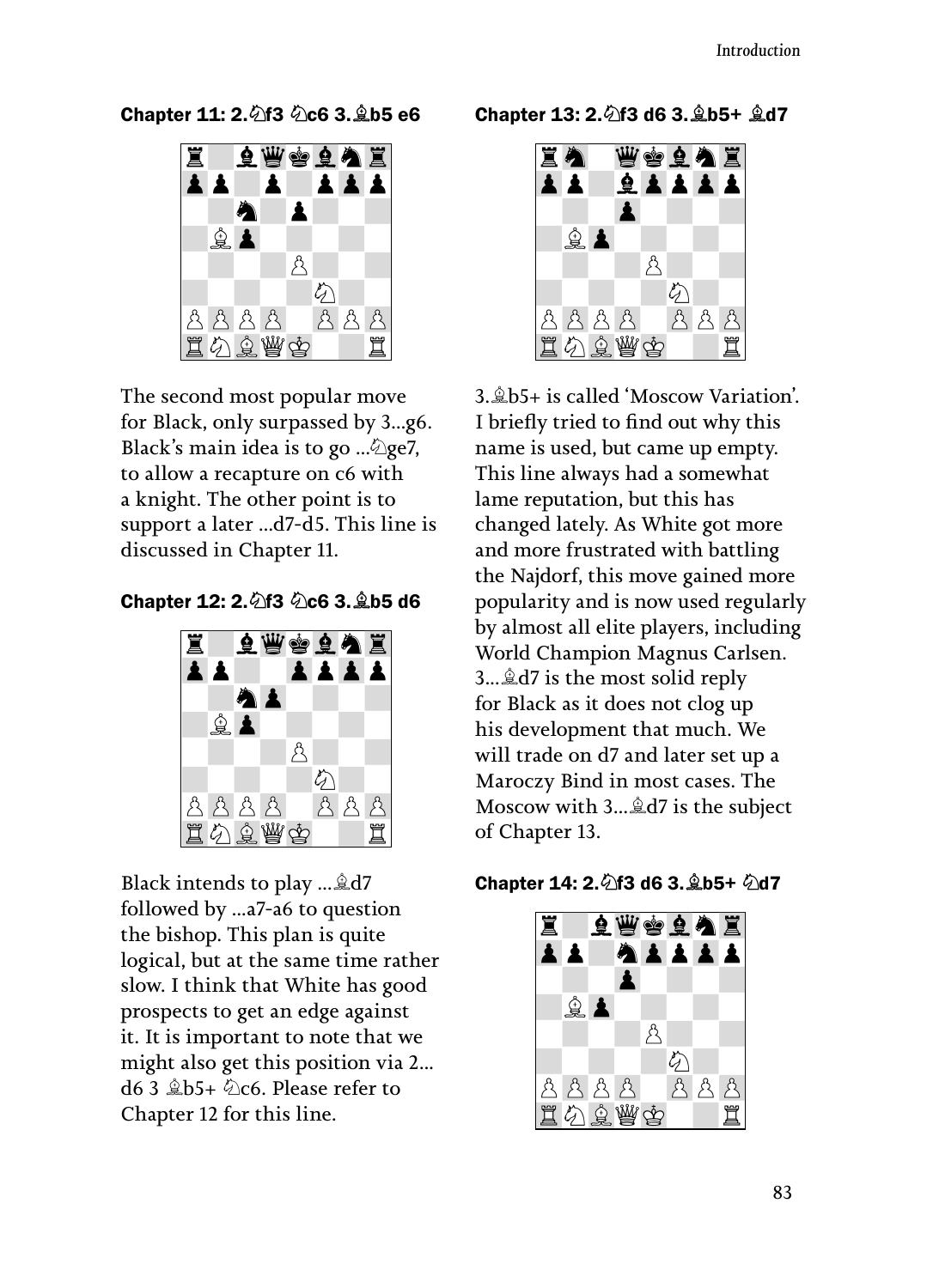This is the usual choice of ambitious players. They avoid the immediate bishop trade, but Black's development is delayed. This variation usually leads to complex middlegames with oftentimes all pieces and pawns on the board. Please see Chapter 14 for this combative line.

Chapter 15: 2.♘f3 e6 3.c3



Going 2...e6 is Black's third most popular move, right after 2...d6 and 2...♘c6. In recent years, the lines connected with it, in particular the Taimanov after 3.d4 cxd4 4. $\Diamond$ xd4 ♘c6, have become very popular. The Taimanov is a good system for

Black, but an additional factor in favour of it is that you can avoid any 3.♗b5 lines with this move order. Our repertoire features ♗b5 against 2...d6 and  $2\ldots\hat{Q}$ c6, but against 2... e6 we need a different approach. My recommendation is to go 3.c3, in the style of the Alapin Sicilian. Compared to c2-c3 on move 2 Black is committed to an early ...e7-e6. This of course is not a huge issue for Black, but it greatly reduces his choice of lines. This makes it rather easy for White to learn this system. It is examined in Chapter 15.

## Chapter 16: Rare lines on move 2

After 2.♘f3, Black's most popular moves are 2...♘c6, 2...d6 and 2... e6. Besides these main lines, Black has some rare moves available that we should know good answers to – they can be tricky to handle if you have nothing prepared. Chapter 16 is the 'odds and ends' of the Sicilian and shows how to reply to the offbeat lines.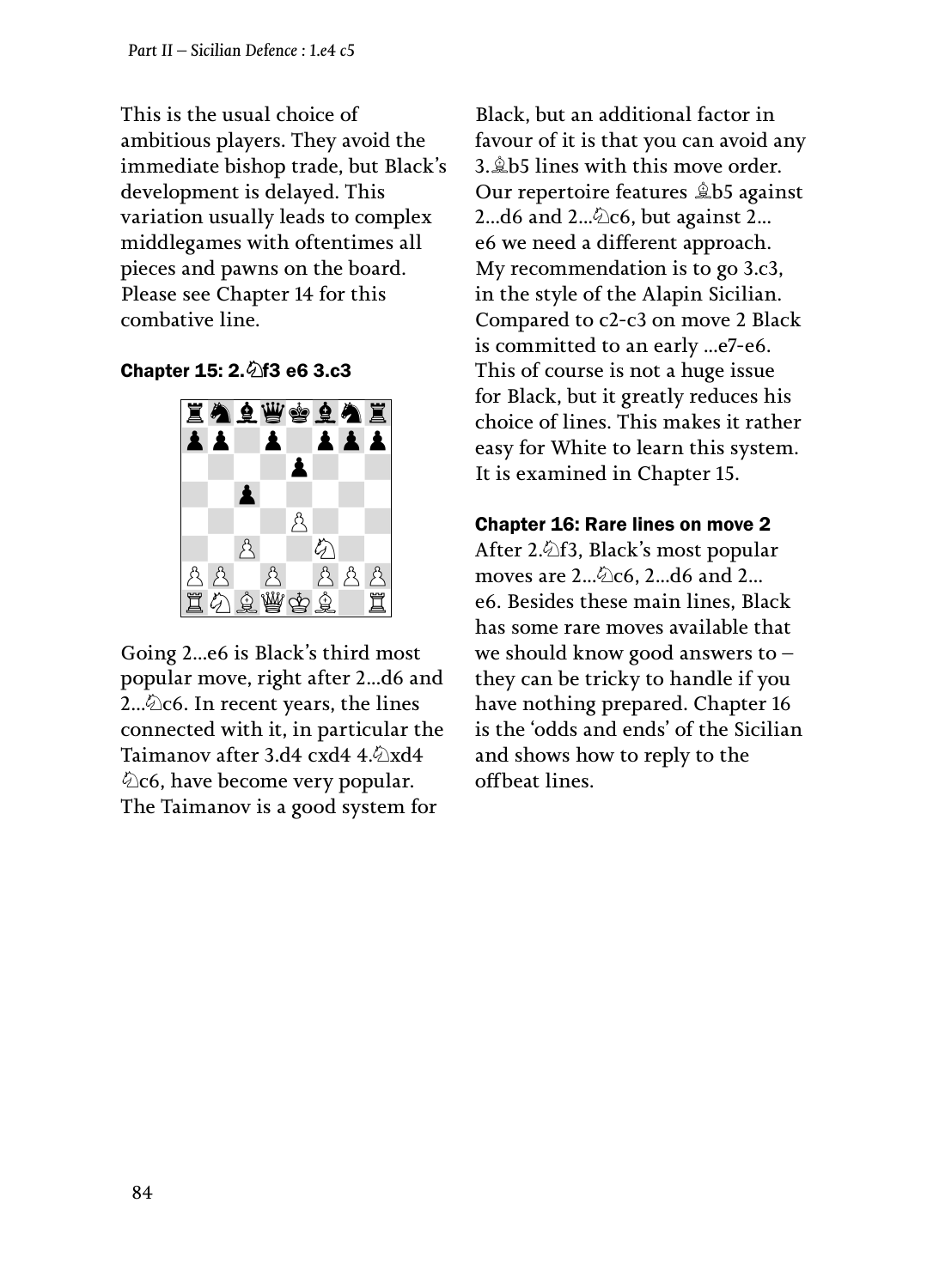## <span id="page-9-0"></span>CHAPTER 15

## $2.6$ f3 e6 3.c3

1.e4 c5 2.♘f3 e6



#### 3.c3

The Delayed Alapin is our line against 3...e6. Other interesting choices here (besides the Open Sicilian, of course) are 3.b3 or 3.g3. These are worth considering if you want to expand the repertoire. I didn't choose them as my main lines because I felt they did not fit into the general concept of this repertoire as well as 3.c3 does. With Black committed to ...e7-e6 he will usually play ...d7-d5 on move 3 or 4. The only other very serious alternative is 3...♘f6, attacking the pawn and unbalancing the pawn structure, as White needs to advance the e-pawn.

#### A) 3...b6

This is an independent option that is comfortable for White. Black does not fight for the centre and White develops easily.

#### 4.d4 ♗b7 5.♗d3 ♘f6 6.e5

And this position we examine via a completely different move order, starting with 1...b6, the Owen Defence. I was not sure where to place it (Owen or c3 Sicilian), but at the end decided it probably fits more to the 1...b6 move order – so please see this chapter for more information.

#### B) 3...a6 4.d4 d5 5.exd5

And it transposes to 3...d5.

#### $C) 3...$  2 $C6$

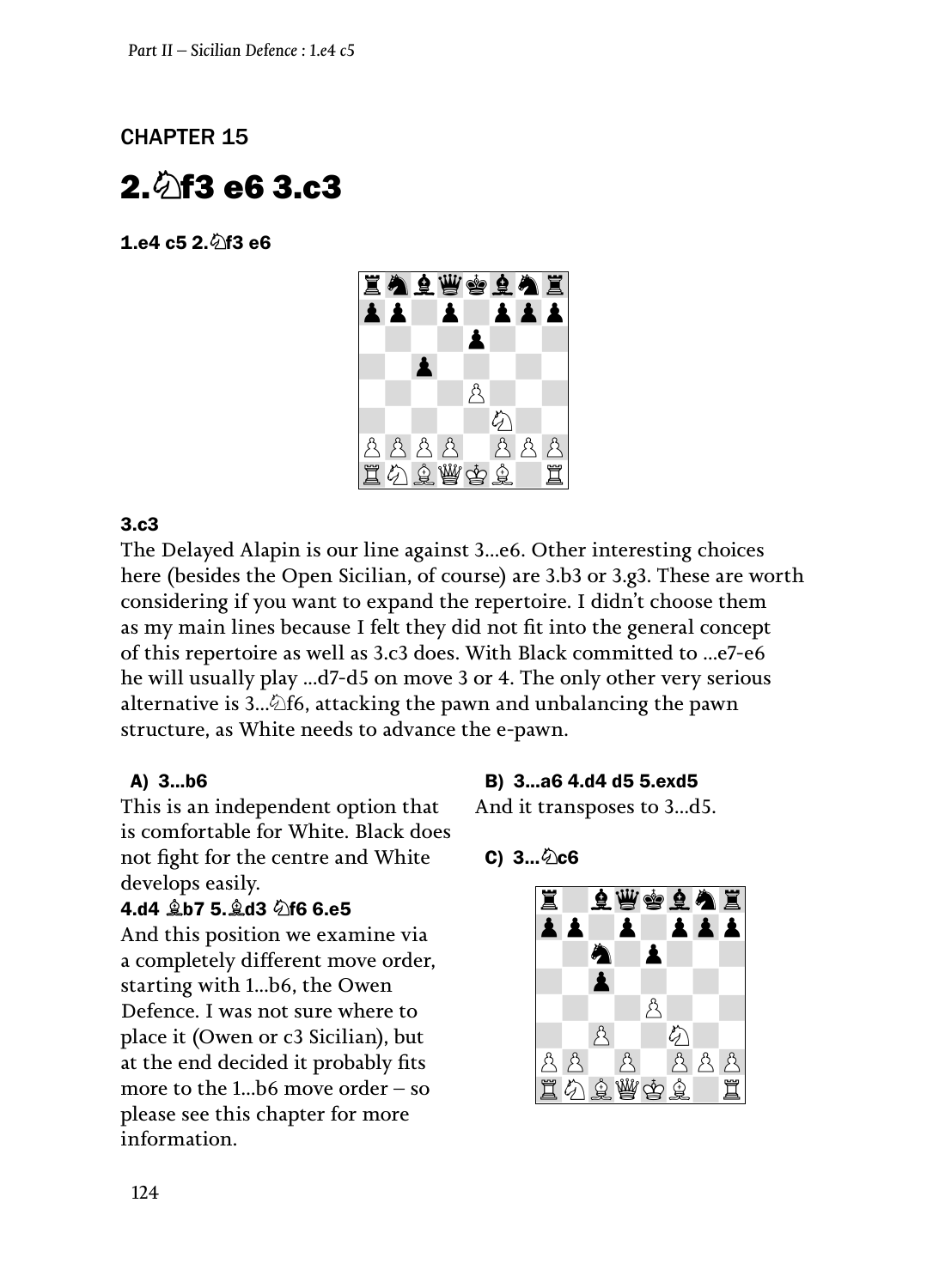A natural developing move that will very often transpose to lines examined via 3...d5.

#### 4.d4 cxd4

This is the only independent option, and regarded as imprecise, as White should benefit from the trade. The c3-square is now available to White's knight. It is best for Black to play 4...d5 5.exd5 and we will transpose to 3...d5 after either recapture.

#### 5.cxd4



## C1) 5... 2f6 6. 2c3

Instead, 6.e5 transposes to 3...♘f6 4.e5  $\triangle$ d5 5.d4, which is not part of our repertoire.

Our move avoids this transposition and is objectively stronger as well.

## 6...d5 7.e5 2e4 8. 2d3 2xc3

 $8...$  $b$ 4  $9$  $w$ c2 is also fine for White. 9.bxc3 ♗e7 10.h4



And White has a promising position on the kingside. Black must avoid castling now; after 10...0-0 the classic sacrifice 11.♗xh7+ wins for White.

#### C2) 5...d5



#### 6.e5

This is the theoretical argument against Black's move order. We get to an Advance French with an early trade on d4 that benefits White, as he is able to play  $\&$ c3 early on. However, it needs to be said that it is not a situation where White is clearly better and just needs to learn some moves to prove it. In fact, I am unsure if White has anything better than in a regular French if Black is precise. If you feel uncomfortable in this structure, after 6.e5, you also have the option to simply take on d5, which is playing for a tempo edge in a symmetrical position, or go 6.♘c3, which very likely gets to an IQP after Black takes on e4. I don't want to examine all this in detail as this move order, for Black, is quite rarely seen. If you want to keep it very simple, 6.exd5 is the way to play.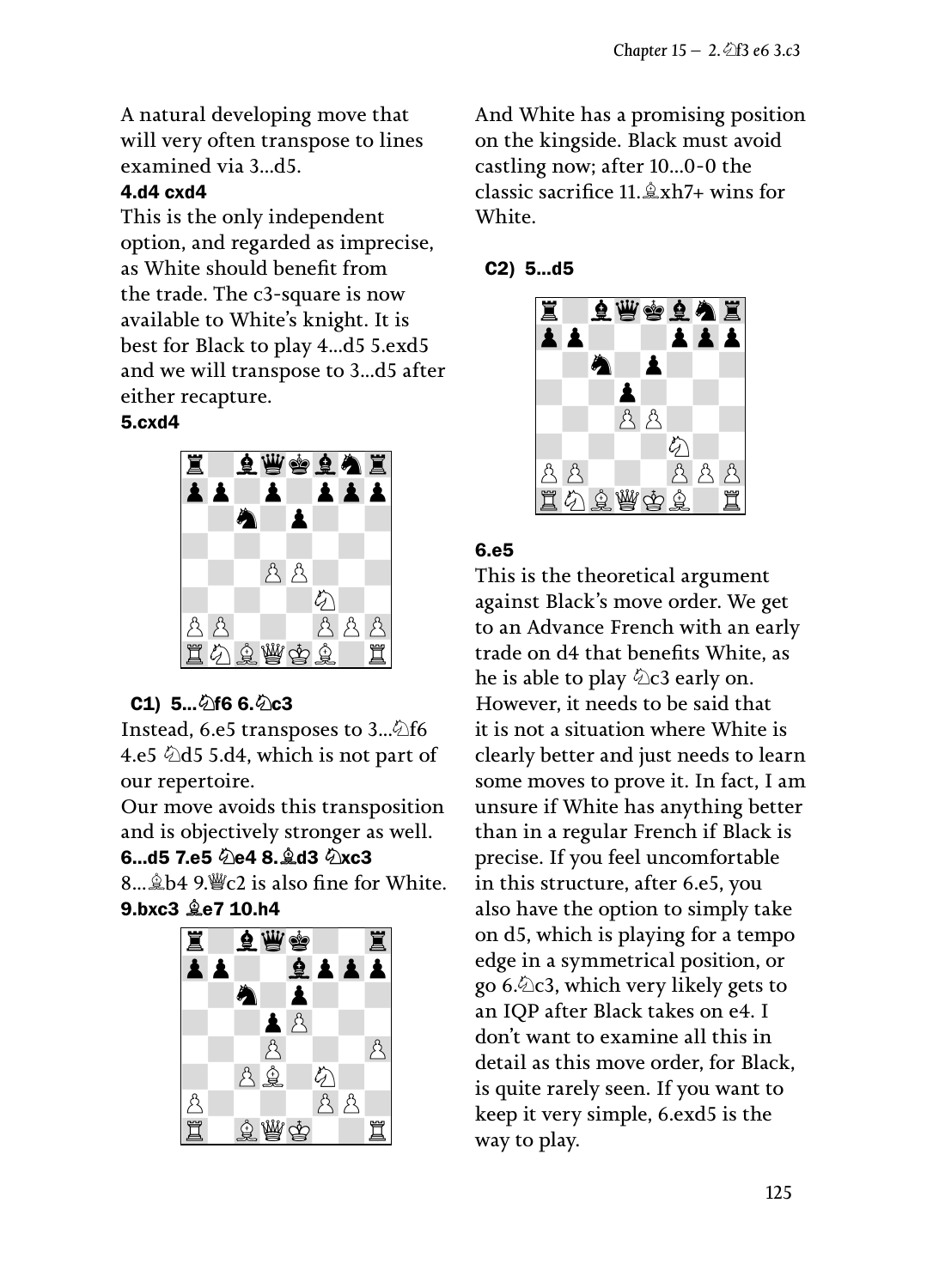## 6...⊘ge7

This seems to be best choice for Black, immediately aiming for f5 with the knight.

After 6...♕b6, 7.♘c3 is possible now compared to the French Advance where there are still pawns on c5 and c3: 7...♗d7 8.a3 ♘ge7 9.♘a4 ♕c7 10.♗d3 and White enjoys a nice space advantage.

## 7.♘c3 ♘f5 8.a3

This is useful in order to have  $\triangle$ a4 available after a possible ...♕b6. Without a2-a3 Black may respond with  $\mathbb{W}_{a}$   $\mathbb{S}_{+}/\mathbb{R}$   $\mathbb{S}_{b}$   $\mathbb{S}_{+}$  ideas.

8...♗d7 9.h4



The intended follow up is g2-g4, as now the annoying response  $\&$ h4 is blocked. This position is slightly better for White, but you see that it is not at all that obvious. You have various options at move 6, so there are other position types available if you like to avoid this French Advance structure.

## D) 3...d5

This is the 'French' way of playing. I suggest to take on d5, avoiding a possible transposition into a

French Advance Variation after the alternative 4.e5.

#### 4.exd5

Now we will quite often reach an IQP position. After 4...exd5 Black often goes for the IQP, while after 4...♕xd5 we will play with the isolated pawn in many cases.

## D1) 4...exd5 5.d4



Now Black has a wide range of moves to check.

## D11) 5... 2f6 6. *⊉b5+*

White does not mind trading this bishop against its c8 counterpart, or pinning the knight on c6 if Black avoids the trade. Playing against the IQP by trading minor pieces is a fine approach.

## $6...$  $0.6$

6...♘c6 we check via the 5...♘c6 6.♗b5 move order (line D14 below). 7.♗xd7+

## D111) 7... *Wi*xd7

This is somewhat questionable as now there is no knight on d7 that is able to recapture on c5 comfortably. 8.0-0 2c6 9. Le1+ 2e4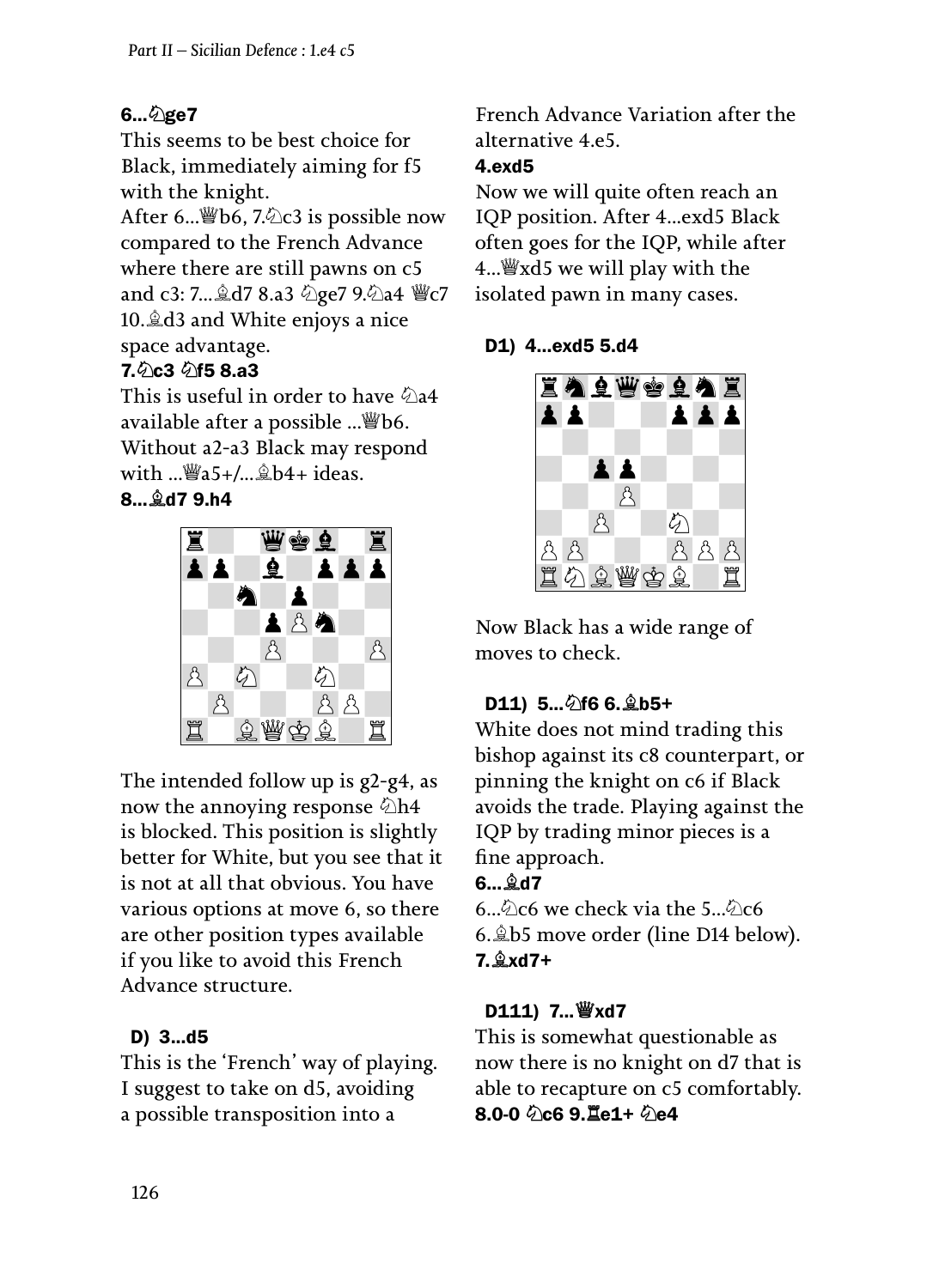9...♗e7?! 10.dxc5 0-0 11.♗g5 is very bad for Black already, being a pawn down or allowing ♗xf6, destroying the pawn structure.

10.♗f4 ♗e7 11.♘bd2 ♘xd2 12.♕xd2 White is very comfortable here,

being better developed and coordinated.

12...0-0 13.dxc5 ♗xc5 14.♖ad1 ♖ad8 15.♗g5 f6 16.♗e3



And White managed to get a good anti-IQP game.

## D112) 7... 2bxd7 8.0-0 <del>©e7</del>

Black quickly closes the e-file before it is too late. 9.dxc5  $\Diamond$ xc5 10. e3 0-0 11. $\Diamond$ bd2



This position is roughly equal, but easy to play for White. You go ♕c2, centralize rooks and maybe go for ♗d4 and ♘d2-f1-e3, to put pressure

on the IQP. Black has got active pieces, of course, so we cannot count on any substantial edge.

## D12) 5...c4

This is not well-timed at this particular moment.

#### 6.b3 cxb3

This is forced. After 6...b5? 7.a4 Black will lose the queenside. 7.axb3 ♗d6 8.♗d3 ♘e7 9.0-0 0-0  $10.$  $\Diamond$ a3



White is also better after other moves, but this is a nice move, intending ⊘b5 or just ⊘a3-c2-e3 to move the pieces to the kingside. White is better in the centre and has nice chances after the natural... 10... 2bc6 11. 2h4!?

This controls f5 and prepares f2-f4, to attack.

## D13) 5...a6

This move avoids an early ♗b5+ and is often quite useful later on. This position also arises frequently after 2...a6, the O'Kelly Variation. 6.♗d3

A natural move, but other normal developing moves would be fine as well, for instance 6.♗e2 or 6.♗e3.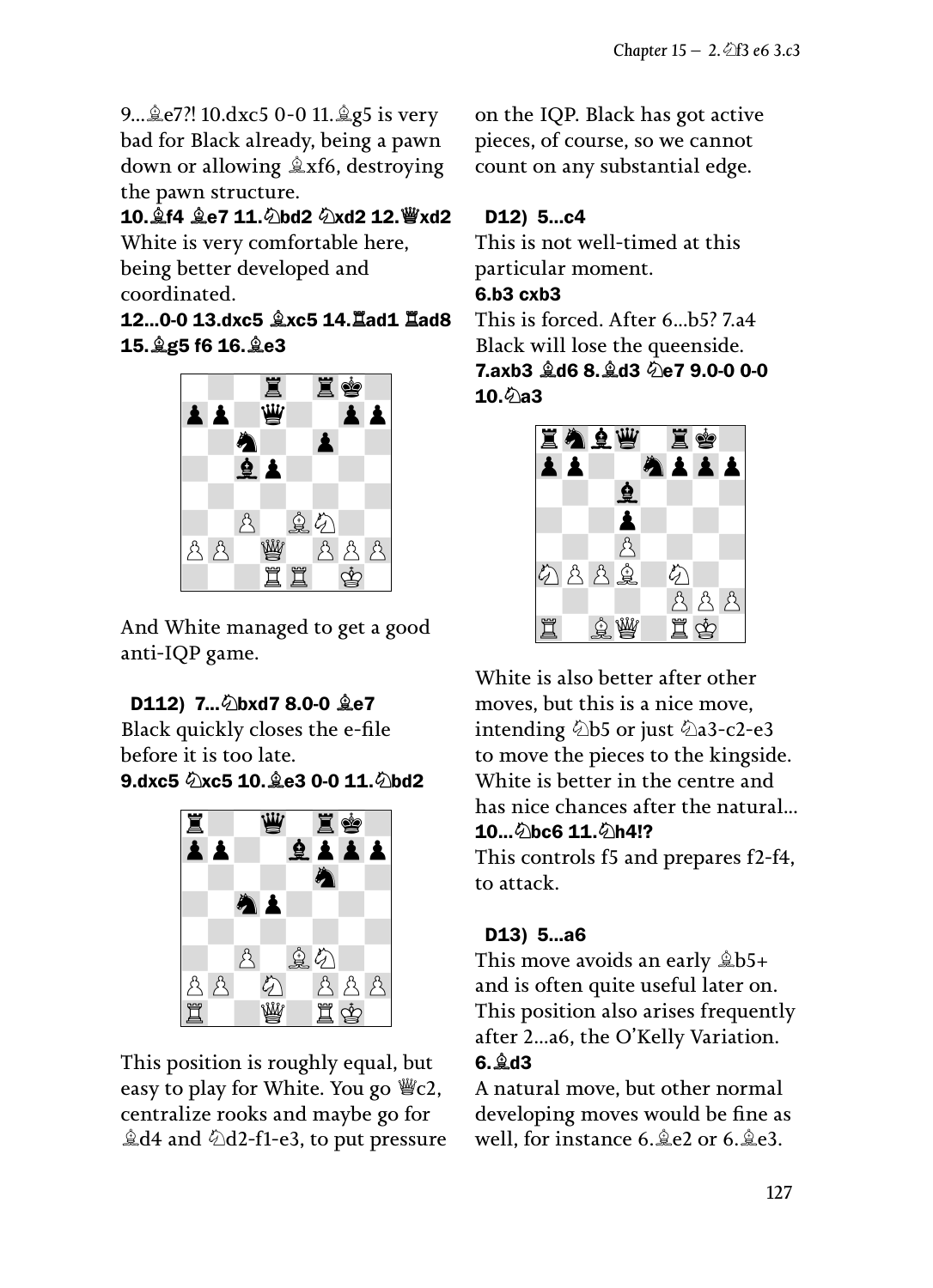## D131) 6... 2c6 7.0-0 cxd4 8. Le1+ **Le7 9. 2xd4** 2xd4

9... hf6 10. e3 0-0 11.h3 leads to a quite typical position. White is very slightly better.

## 10.cxd4

White has an annoying pull here. 10...♘f6 11.♘c3 0-0 12.♗g5 ♗e6  $13.$  $9c2$ 



Intending ♕d3 and ♗b3 ideas. Black is doomed to passive defence.

## D132) 6...c4

The most ambitious move, which is quite in line with the early ...a7-a6.

## 7.♗c2 ♗d6 8.b3

The normal reaction to ...c5-c4. 8...cxb3

8...b5 9.a4 is fine for White. He opens up the queenside while being

better developed.

## 9.axb3 2e7 10.0-0 0-0 11. 2a3



Black is close to being equal now, but we still have the slightly better structure and easy moves like ♖e1 will follow.

## D14)  $5...$ ② $c6$



This is the most popular move, placing the knight on the most logical square, looking at the crucial d4 spot in front of the future isolated queen's pawn (IQP).

## 6.♗b5 ♗d6

Black needs to get his kingside developed in order to get castled quickly. With ...♗d6 he usually intends quickly to play ...♘ge7 to avoid the issues that we discuss following  $6...\hat{6}$  fo.

Let's check 6... <sup>2</sup>f6. This is the move that Black ideally wants to play. The knight has its most active post on f6, but it allows a pin by  $\triangleq$ g5 and does not block the e-file, like ...♘ge7 in the main line does: 7.0-0 ♗e7 8.dxc5 ♗xc5 9.♗g5 ♗e6 10.♘bd2 0-0 11.♘b3 ♗b6 12.♘bd4 and White retains a comfortable edge here as the IQP is safely blockaded and the pin on the f6-knight is quite unpleasant for Black to handle. 7.dxc5 ♗xc5 8.0-0 ♘ge7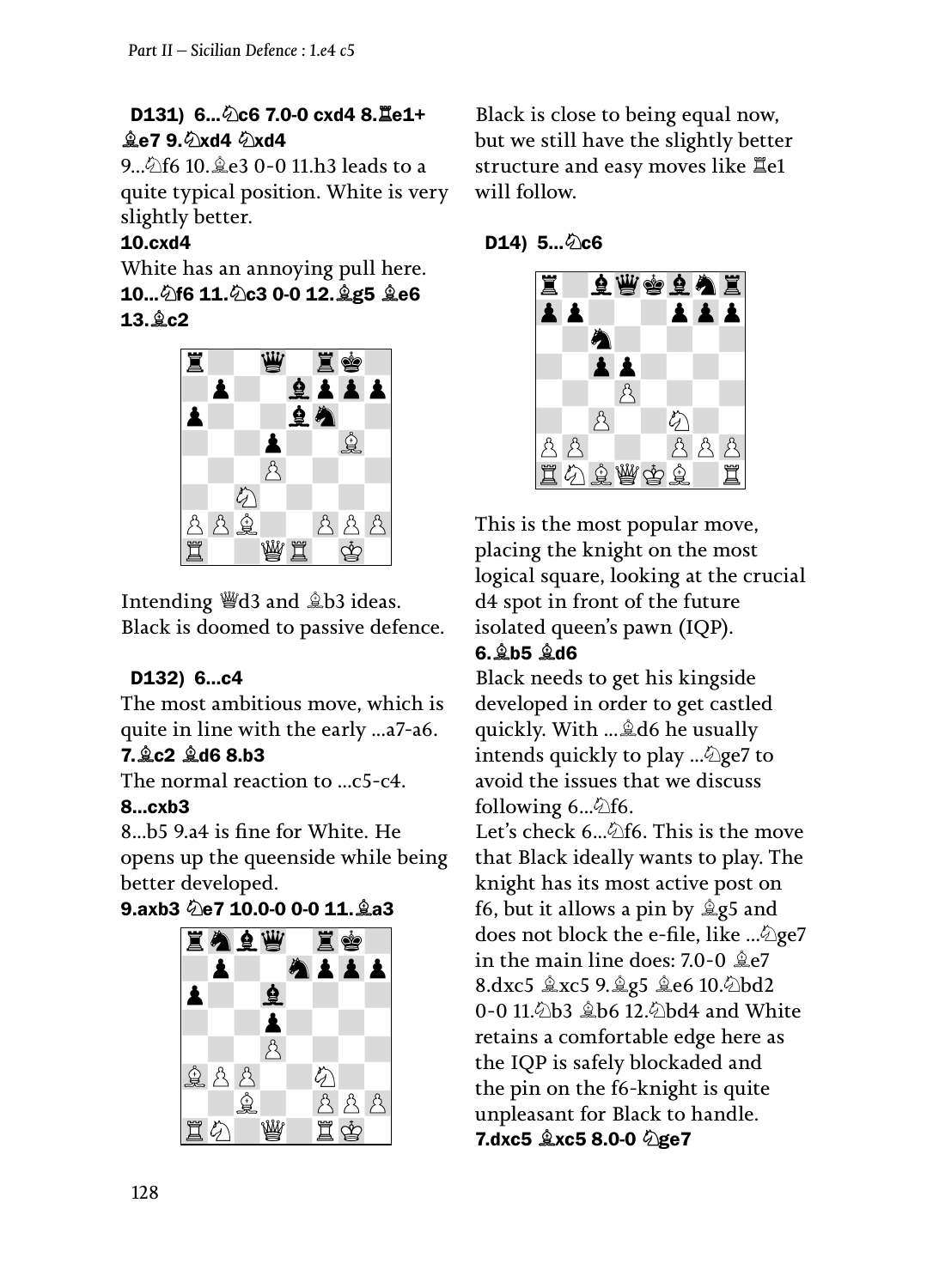8...♘f6 9.♗g5 we examine via the 6...♘f6 move order in the paragraph above.

#### 9. hd2 0-0 10. h3

Now we are at the final important point where Black needs to choose where to place the bishop.



## D141) 10...♗d6 11.♗d3

This retreat is in fact the most active move. It prevents 11...♗g4 due to 12.♗xh7+, and prepares the battery with ♗c2/♕d3 to provoke weaknesses.

#### 11...h6

In order to play ...♗g4 Black avoids  $\hat{\mathbb{Z}}$ xh7+.

## 12.h3

No pin please – this is an important move.

## 12... hf5

A good move that prevents 13.♗e3. Instead with 12...♗c7 Black can aim to set up a battery himself: 13.♖e1 ♕d6 14.♗e3 b6 15.♘bd4 a6 16.♗c2 and White is in excellent shape. He is very well coordinated and has no weaknesses, while Black has multiple problems with the pawn structure.

## 13.♗c2 ♖e8



## 14.♕d3

This is quite inconvenient for Black to meet. White has also tried the more technical move 14.♖e1. This was features in sample game 13 between c3 specialist Sergey Tiviakov and GM Ferenc Berkes, played in Plovdiv 2003. 14...g6

It may be better for Black to play 14... $\mathscr{W}$ f6. The best reply is 15. $\mathscr{\triangleleft}$ d2. Grabbing the pawn on d5 does not lose immediately but gives Black strong compensation. We should rather focus on development. Note that 15.g4  $\triangle$ h4 leads to absolutely nothing as we only have a harmless check on h7. The battery, here, is a constant worry for Black, but we need to be cautious how we actually execute the 'threat', especially if we have to weaken our position like 15.g4 does here.

After 15...♗e6 16.♖fe1 g6 17.♖e2 I prefer White but Black is not in terrible shape either. His pieces are active and the weaknesses are not an immediate problem.

#### 15.♗d2 ♗e6

15...♕f6 is better here again, transposing to 14...♕f6.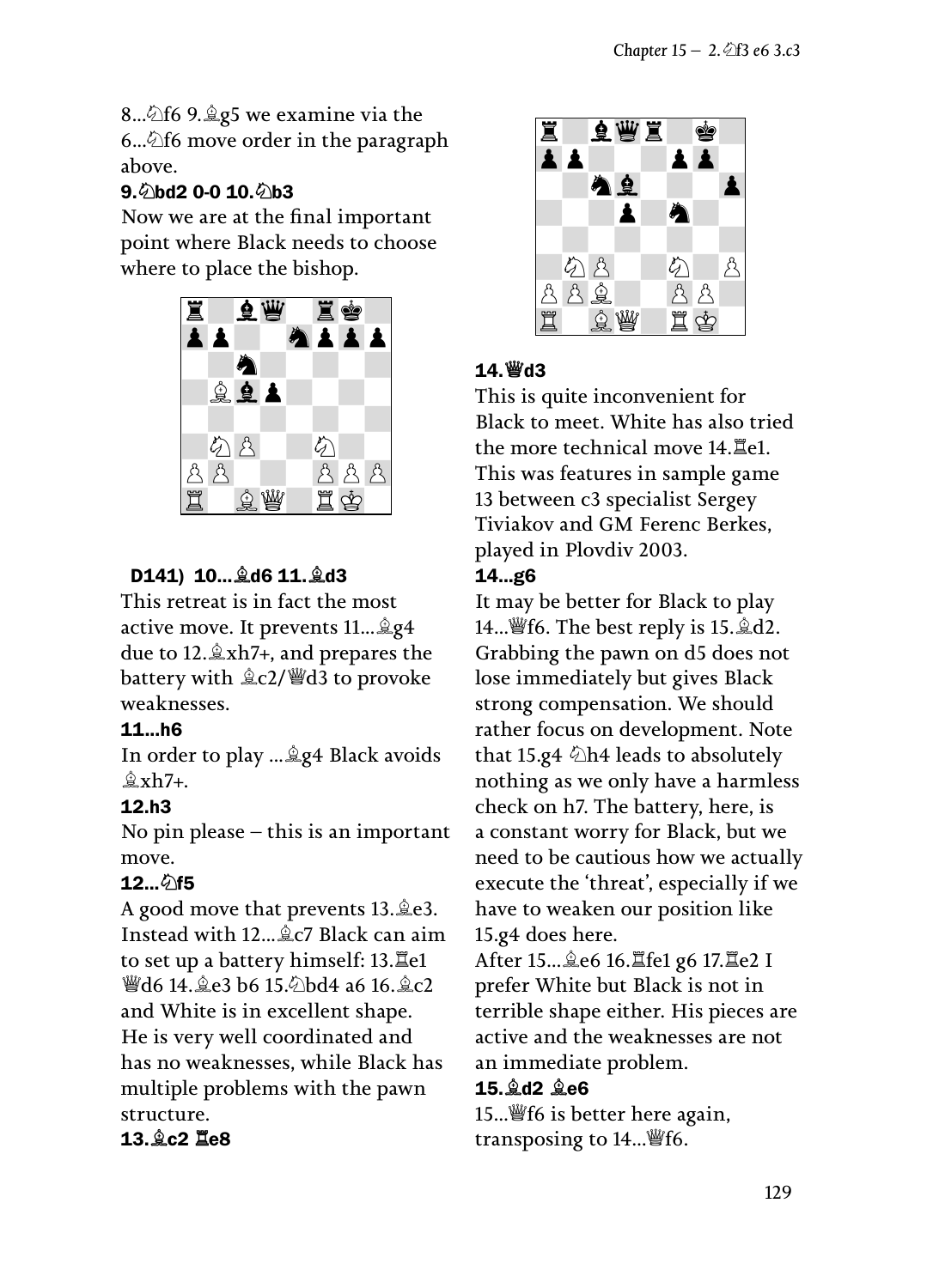## $16.$  hd $4$

This is strong, inducing multiple trades on d4.

16...⊘cxd4 17. ②xd4 ②xd4 18. 曾xd4



An excellent scenario for White. Without knights the position becomes very static and the IQP weakness becomes more pronounced.

D142) 10...♗b6



This move and 10...♗d6 are of roughly equal value. 10...♗b6 looks more principled, though, as it still connects with the d4-square. In any case, White would like to trade this bishop – it follows the general rule to trade minor pieces vs the IQP and gets rid of Black's better bishop.

## 11.♖e1

To play ♗e3 is a key idea to trade the bishop, which makes 11.♖e1 a very natural choice.

## 11... **hf5**

Directed against 12.♗e3. I think this is better than 11...♗g4 12.h3 ♗h5 13.♗e3.



Here, White is comfortable again, being able to trade the bishops on e3 or push Black's bishop back to c7.

## 12.♗d3

Against ...∕  $\triangle$ f5 set-ups the battery with ♗c2/♕d3 is usually a good idea.

12...h6 13.♗c2 ♗e6 14.♕d3 ♖e8 Note that after 14...♕f6, 15.♗e3 is an important point. The  $\&$ f5 is basically pinned, so ♗e3 is possible now. (Note that 15.g4 is answered by 15...♕g6! and White gets nothing out of this weakening pawn push.) 15...♗xe3 16.♖xe3 g6 17.♖e2 is no fun for Black. He is quite passive and has no dynamic chances to compensate for the IQP weakness. 15. d2 **Le8** 16. hd4

This is an idea if Black avoids ...g7 g6. 16...♘cxd4 17.♘xd4 ♗xd4 18.cxd4

♕f6 19.♗c3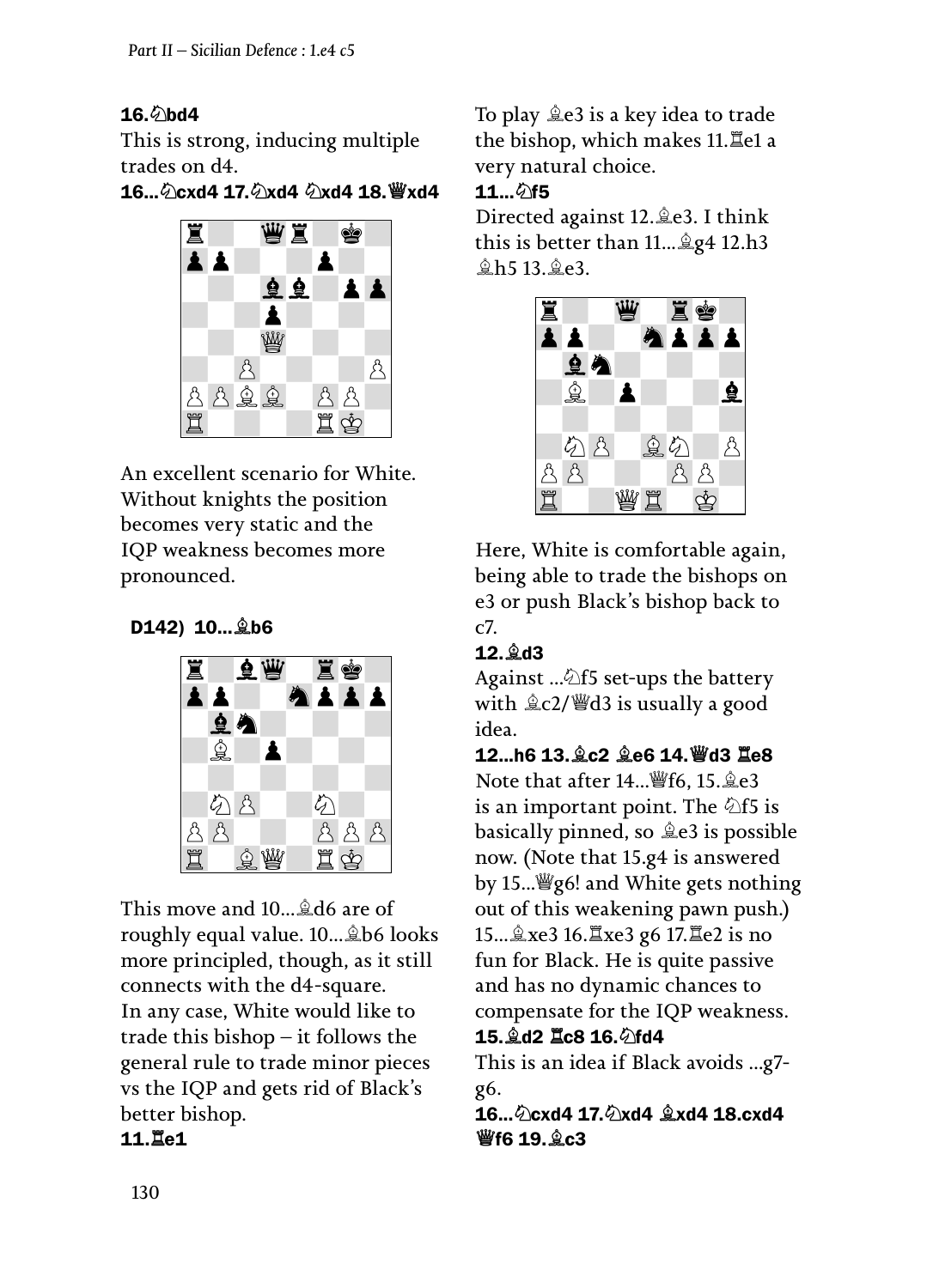This is slightly better for White due to the bishops, but Black is quite solid, obviously.

#### D2) 4...♕xd5



Black avoids the IQP with this move and in fact White could be the one with a (favourable) IQP soon. Most of the time however we play with an early  $\Diamond a3$ , intending to harrass the queen with ♘b5, leading to an open centre without an isolated pawn. 5.d4

#### D21) 5...cxd4

This is a quite clear concession, giving White the good c3-square for the knight. White will easily get a comfortable IQP position.

#### 6.cxd4

The IQP structure has been discussed a lot in chess literature or media, so I only want to give a quick summary of what is most important. The side with the IQP enjoys fluent piece development and does not have any problem pieces. With many pieces on the board the weakness of the isolated pawn is not that pronounced, as

it is difficult to attack it multiple times. This is not the case after minor pieces are traded, when the rooks and queen may focus on attacking the pawn. Following this logic, the IQP side should keep minor pieces on, and, if there are no active opportunities for the rooks, allow them to be traded.

The square in front of the pawn is very important as it may serve as an outpost for the opponent. If the IQP side manages to push the pawn forward and break this potential blockade it is often favourable as piece activity persists, while the weakness gets removed. This is just a brief intro to the IQP, please see some classical examples or books on strategy for more information.

#### 6... *o*f6 7. oc3 曾d8

Probably the wisest decision. Other squares offer additional tempogaining possibilities for White. 8. 2d3 2e7 9.0-0 0-0 10. Le1 hc6 11.a3



This is a rather favourable IQP position, but it is useful for your general chess knowledge to study these structures to understand them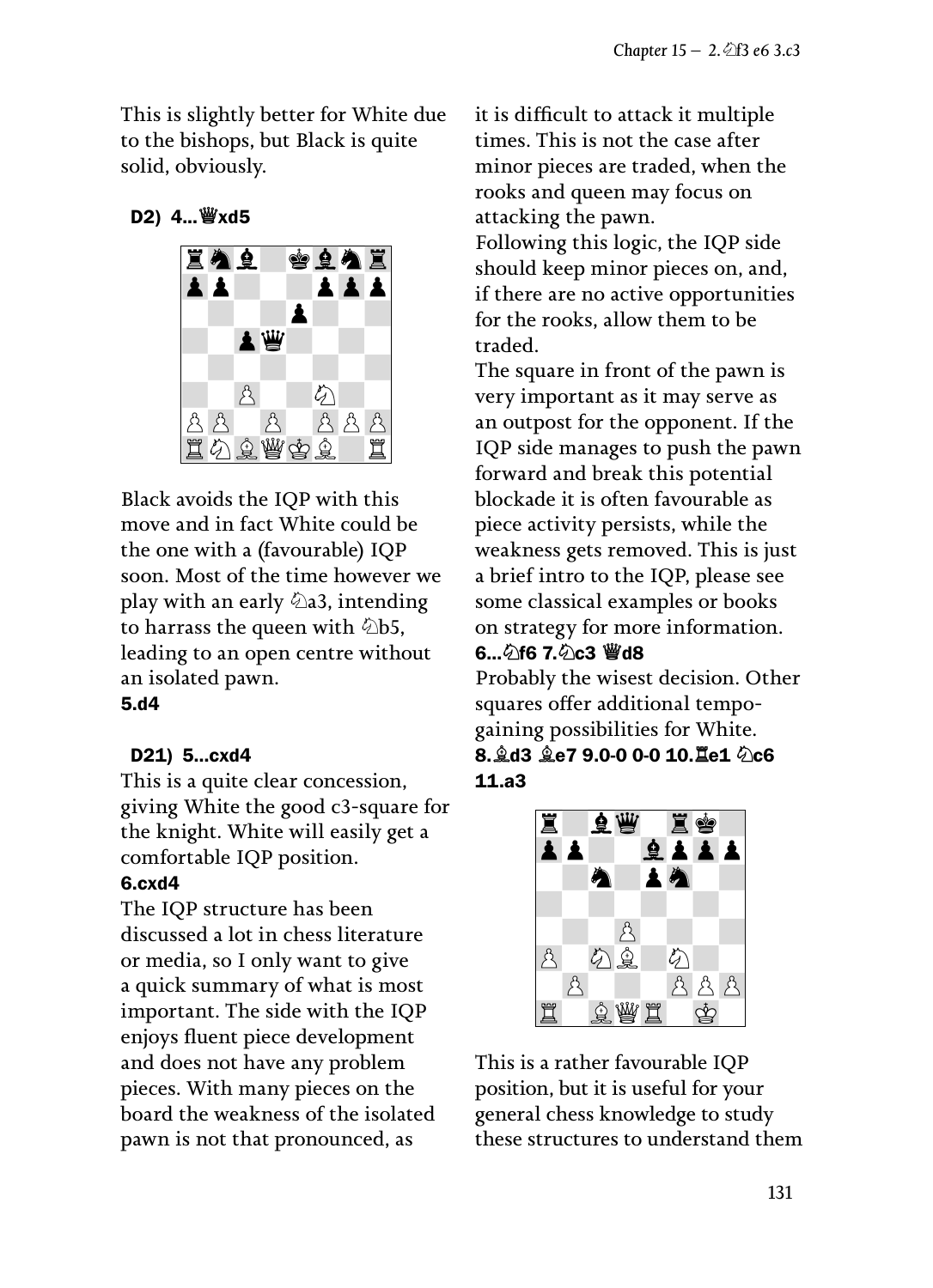better. I will give a typical move sequence to illustrate the dangers for Black, but further study of classical games is very beneficial here. 11...b6 12.♗c2 ♗b7 13.♕d3 ♖c8?



This normal-looking move already puts Black in grave danger.

## 14.d5! exd5

Instead, 14...♘a5 is the most resilient, but still very bad for Black.

Now it's just over immediately. 15.♗g5 g6 16.♖xe7 ♕xe7 17.♘xd5 And Black loses decisive material.

## D22) 5...a6

This is quite rare in this particular position, but the position sometimes arises from 2...a6 3.c3,

which is also part of our repertoire. 6.♗d3

Other developing moves are also fine, of course.

## 6...♘f6 7.0-0 ♗e7 8.dxc5

This capture is a bit more promising for White here compared to other, similar positions due to the weakness on b6. White should be slightly better with other sensible moves as well.

**8... 曾xc5 9. 曾f4 0-0 10. 公bd2** 



White is slightly better here. He is well developed and Black still has no great option for his bishop on c8. White's next moves will likely be  $\mathcal{L}_e$  e2, a2-a4,  $\Diamond$ c4, to increase the pressure on the queenside.

## D23)  $5...$ ② $c6$

This has little independent value as  $\hat{\phi}$  of 6 will be the next move most of the time.

## $6.$   $\Diamond$ a3

Now 6...♕d8 7.♘c2 ♘f6 or 6...♘f6 7.♗e3 will transpose to the main line D24 below. The two rare alternatives are bad for Black:

1) 6...a6 addresses  $\triangle$ b5, but the cure is worse than the disease:  $7.$   $\&$  c4 (b6 is a glaring weakness) 7...♕d8 8.♗e3 (White's developmental advantage is reaching alarming proportions) 8...b5 9.4 ce5 4 xe5 10.4 xe5 cxd4 11.♗xd4 ♘f6 12.a4 b4 13.a5.

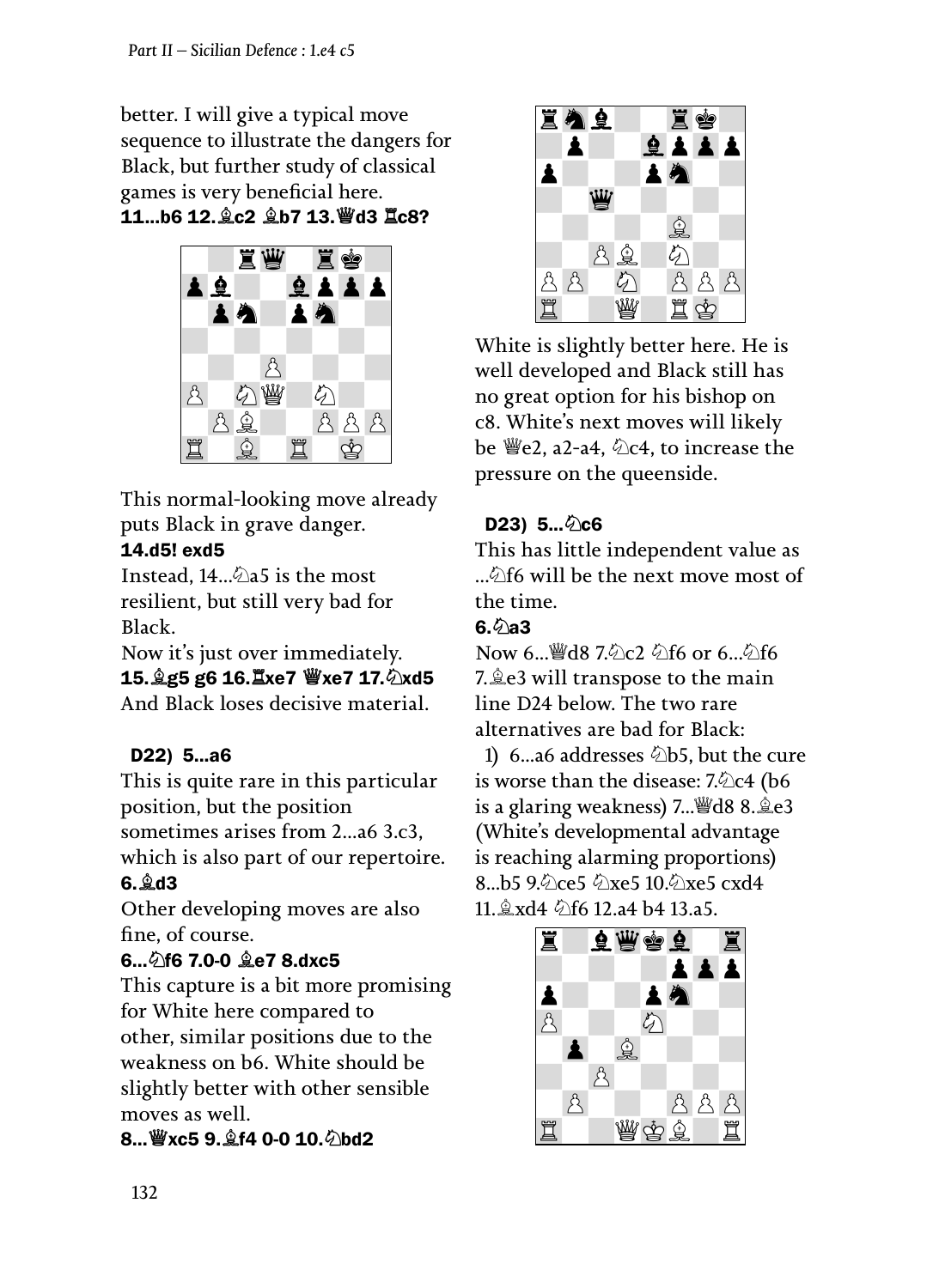And Black will probably only last for a few more moves, facing  $\mathcal{Q}_4 +$ and ♗e2-f3;

2) 6...cxd4 is ill-timed: 7.♘b5 ♗d6 (the only move already; 7...♕d8 8.♗f4 and it's 'game over') 8.♗c4 ♕e4+ 9.♗e3 ♗b8 10.♘bxd4 and White is a lot better with excellent mobilization.

## D24) 5… ⁄ 16

This is the main line by a mile. This follows the logic that this knight will be best on f6 with almost 100% certainty, while the optimal position of the other knight is not as obvious and bishop moves make little sense at the moment.  $6.6a3$ 



## D241) 6... 2c6

With this move Black keeps the queen on d5 as long as possible. 7.♗e3

Very natural play, but it is important to note that instead 7.♘b5 ♕d8 8.dxc5 is less promising than it looks due to 8...♗xc5 9.♕xd8 ♔xd8, and this endgame does not lead to much. It is, of course, an option if you like a

quiet game, but I think 7.♗e3 is objectively more promising. 7...cxd4 8. h5 彎d8 9. hxd4 hd5 9... $\Diamond$ xd4 is too accommodating. White retains a good game with simple moves: 10.♗xd4 ♗e7 11.♗d3  $0 - 0.12$  \cm 2.



White is better both with 0-0 or 0-0-0 next. Choose according to your taste – for a nice example of 0-0-0 see the game So-Akobian, St Louis 2016.

## 10.♘xc6 bxc6 11.♗d2

11.♗d4 is also interesting, but plans involving ...f7-f6 are a bit murky. Our move is simple, but also good for a slight pull.

#### 11...♕b6

Black may also develop the f8-bishop, of course, but this move is the only one that requires a concrete reaction.

After a move like 11...♗c5 12.♗d3 0-0 13.0-0 White enjoys a nice structural edge.

#### 12.♗d3!

We happily offer the b2-pawn as we are much better developed.

#### 12...♕xb2 13.0-0

With excellent attacking chances for White.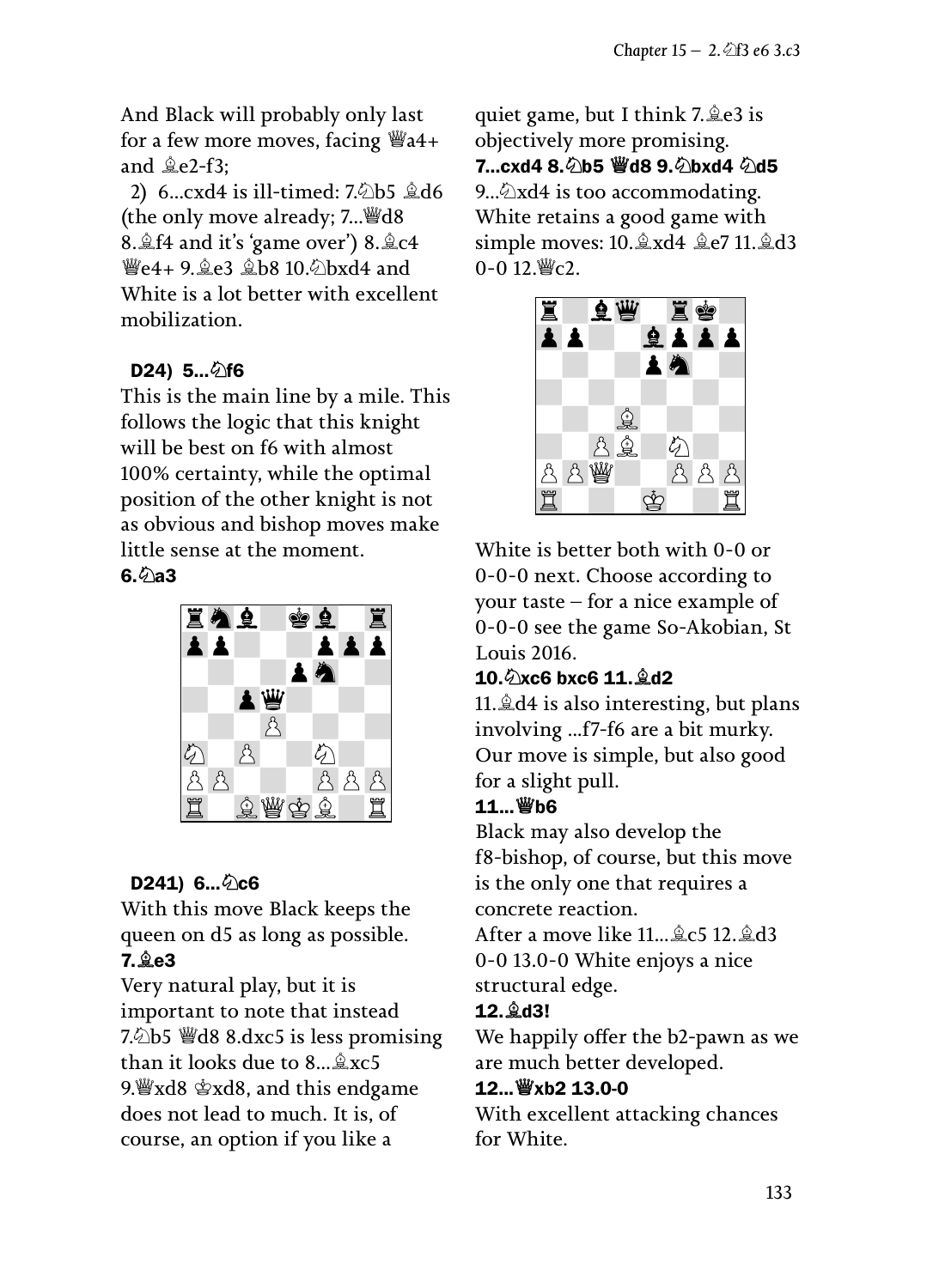D242) 6... 曾d8 7. 公c2



The knight on c2 will recapture on d4 if Black takes this pawn. Here both 7.♘c4 and 7.♗f4 are very decent alternatives if you like to vary your play. I went for 7. $\triangle$ c2 as the next moves are simple to play and yet still good for a comfortable game. We have the general development plan to go for:  $\triangle$ **d3, 0-0, 曾e2,**  $\triangleq$ **f4/g5, and then** centralize the rooks. This will work pretty much regardless what Black does.

## 7... 2c6

With 7...♘bd7 Black opts for a set-up with the knight on d7. He could have started this set-up with 7... $\triangleq$ e7 and 8...0-0 as well, of course. Our set-up is the standard one mentioned earlier.

After 8.♗d3 ♗e7 9.0-0 0-0 10.♕e2 b6 11.♗f4 ♗b7 12.♖ad1 White is slightly better. We will play ♖fe1 and  $\&e5$  next, and see how Black reacts. Our good centralized pieces give us some options, from piecebased kingside play to playing on the queenside with ideas like ♘f3-e5-c4-d6.

8.♗d3 ♗e7

Starting to trade with 8...cxd4 9.♘cxd4 ♘xd4 10.♘xd4 ♗e7 11.0-0 0-0 12.♗f4 gives White the more active pieces and a small advantage. Simple moves, like ♕c2/♗e5, and centralization of the rooks will follow. 9.0-0

$$
\begin{array}{ccccccccc}\n\mathbf{1} & \mathbf{2} & \mathbf{3} & \mathbf{4} & \mathbf{5} & \mathbf{5} & \mathbf{5} & \mathbf{5} & \mathbf{5} & \mathbf{5} & \mathbf{5} & \mathbf{5} & \mathbf{5} & \mathbf{5} & \mathbf{5} & \mathbf{5} & \mathbf{5} & \mathbf{5} & \mathbf{5} & \mathbf{5} & \mathbf{5} & \mathbf{5} & \mathbf{5} & \mathbf{5} & \mathbf{5} & \mathbf{5} & \mathbf{5} & \mathbf{5} & \mathbf{5} & \mathbf{5} & \mathbf{5} & \mathbf{5} & \mathbf{5} & \mathbf{5} & \mathbf{5} & \mathbf{5} & \mathbf{5} & \mathbf{5} & \mathbf{5} & \mathbf{5} & \mathbf{5} & \mathbf{5} & \mathbf{5} & \mathbf{5} & \mathbf{5} & \mathbf{5} & \mathbf{5} & \mathbf{5} & \mathbf{5} & \mathbf{5} & \mathbf{5} & \mathbf{5} & \mathbf{5} & \mathbf{5} & \mathbf{5} & \mathbf{5} & \mathbf{5} & \mathbf{5} & \mathbf{5} & \mathbf{5} & \mathbf{5} & \mathbf{5} & \mathbf{5} & \mathbf{5} & \mathbf{5} & \mathbf{5} & \mathbf{5} & \mathbf{5} & \mathbf{5} & \mathbf{5} & \mathbf{5} & \mathbf{5} & \mathbf{5} & \mathbf{5} & \mathbf{5} & \mathbf{5} & \mathbf{5} & \mathbf{5} & \mathbf{5} & \mathbf{5} & \mathbf{5} & \mathbf{5} & \mathbf{5} & \mathbf{5} & \mathbf{5} & \mathbf{5} & \mathbf{5} & \mathbf{5} & \mathbf{5} & \mathbf{5} & \mathbf{5} & \mathbf{5} & \mathbf{5} & \mathbf{5} & \mathbf{5} & \mathbf{5} & \mathbf{5} & \mathbf{5} & \mathbf{5} & \mathbf{5} & \mathbf{5} & \mathbf{5} & \mathbf{5} & \mathbf{5} & \mathbf{5} & \mathbf{5} & \mathbf{5} & \
$$

Very natural, but White does not always need to commit his king early on. I'd also like to refer you to sample game 14, Godena-Ter Sahakyan, Plovdiv 2013. In this game White delayed castling in a very similar position and managed to reach a promising position.

#### 9...0-0 10.♕e2 b6

This is seen most often, but Black has tried some other moves. I don't think we need to examine them all, as White will go ♗g5 and ♖ad1 anyway and be a bit better.

## 11.♗g5

As mentioned before, this standard set-up is always possible. Note that 11.dxc5 is also fine, and should be slightly better for White as well.

#### 11...♗b7 12.♖ad1 cxd4 13.♘cxd4 ♘xd4 14.♘xd4 ♕d5

This is Black's most active set-up. 15.f4